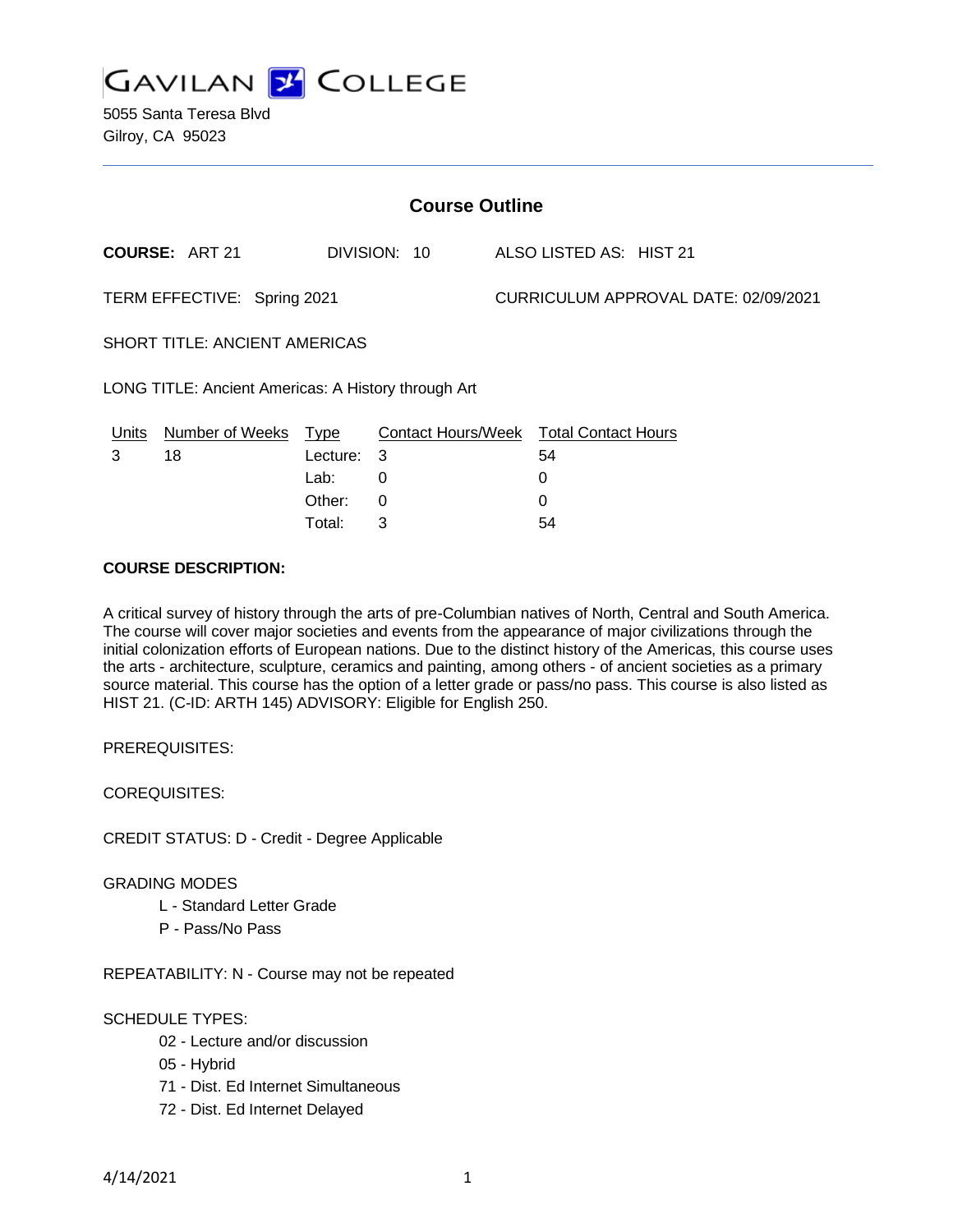### **STUDENT LEARNING OUTCOMES:**

1. Identify and describe the role Art has played in the development of ancient civilizations of the Americas. Outline range of cultures and art forms.

Measure of assessment: projects, exercises, performance, demonstration, homework, labwork, critique and presentation

2. Recognize and identify examples of major architecture, artisan goods, painting and sculpture noting contributions of the major cultures and eras.

Measure of assessment: projects, exercises, performance, demonstration, homework, labwork, critique and presentation

3. Denote social, economic and political structures as interpreted by scholars reflected in limited remains of indigenous peoples of the Americas.

Measure of assessment: projects, exercises, performance, demonstration, homework, labwork, critique and presentation

4. Interpret and demonstrate the historical, philosophical, and technical contributions of various cultures. Explain and analyze how and where cultures were influenced by others, and distinguish from distinct cultural practices.

Measure of assessment: projects, exercises, performance, demonstration, homework, labwork, critique and presentation

Year assessed, or planned year of assessment: 2018

Semester: Spring

This SLO addresses cultural diversity: true

Cultural Diversity:

Interpret and demonstrate the historical, philosophical, and technical contributions of various cultures. Explain and analyze how and where cultures were influenced by others, and distinguish from distinct cultural practices.

#### **CONTENT, STUDENT PERFORMANCE OBJECTIVES, OUT-OF-CLASS ASSIGNMENTS**

Curriculum Approval Date: 02/09/2021

#### **DE MODIFICATION ONLY**

WEEK 1 3 HOURS

LECTURE: General introduction to the role Art has played in the

development of ancient civilizations of the Americas. Outline range of

cultures and art forms for class.

OUT OF CLASS ASSIGNMENT: Read and analyze- reading assignment

STUDENT PERFORMANCE OBJECTIVES: Using quizzes, and/or short writing

assignments

students will analyze how art, archaeology, and history as

disciplines overlap. Describe and identify key elements of composition,

content, materials and processes; evaluate cultural

definitions of art,

as well as cultural use of art as a formal language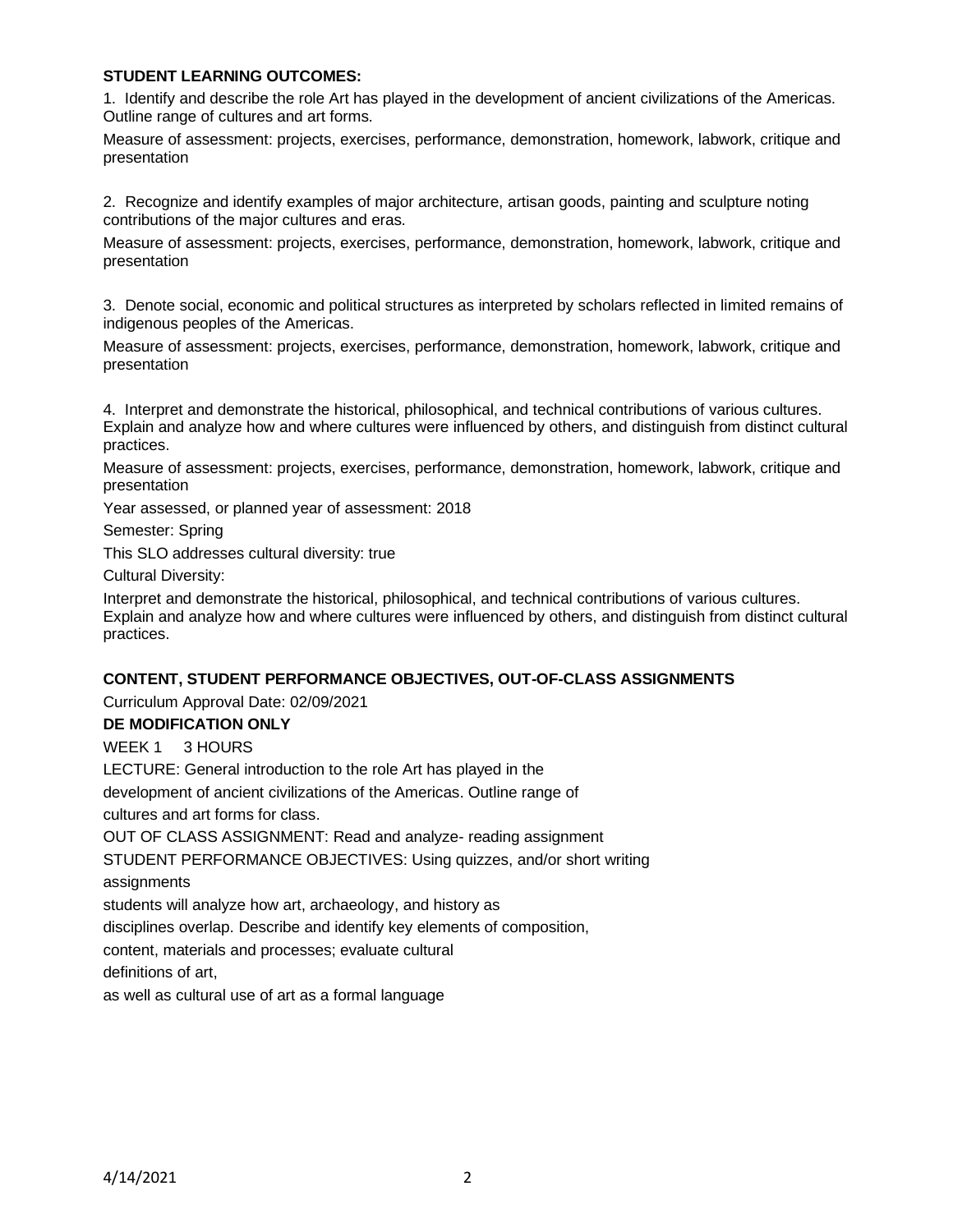# WEEK 2-4 9 HOURS

LECTURE: Review of major

classic era civilizations of Mesoamerica,

including Olmec and Maya. Discuss concept of time and how society fit within it. Discuss Olmec interest in rendering the body, and note the range of phenotypes that appear in their art. Introduce the Ballcourt as performance art and religious ceremony. Show the use of this practice across various societies thus demonstrating cross fertilization of art, politics and religion across cultures. General introduction to the role Art has played in the development of ancient civilizations of the Americas. Outline the range of cultures and art

forms for to be covered in this class.

OUT OF CLASS ASSIGNMENT: Reading/analyze assignment

STUDENT PERFORMANCE OBJECTIVE: Using quizzes and/or short writing assignments

describe how art found in excavation sites provides key

source in our struggles to understand these ancient societies. Outline and evaluate similarities between distinct societies, thus

demonstrating acculturation process; evaluate unique features of

differing cultures, demonstrating varying understanding and stresses of each society.

### WEEK 5-7 9 HOURS

LECTURE: Review of Teothihuacan, Tula, and societies of Nayarit,

Jalisco and Colima of West Mexico. Discuss

social, political, and

economic structures, and the influence of each as judged in the

evidence left in art and architecture.

## OUT OF CLASS

ASSIGNMENT: Read and analyze - reading assignments

STUDENT PERFORMANCE OBJECTIVES: Using quizzes and short writing

assignments outline and analyze similarities between distinct

societies, thus demonstrating acculturation process; evaluate unique features of differing

cultures, demonstrating varying understanding and

stresses of each society.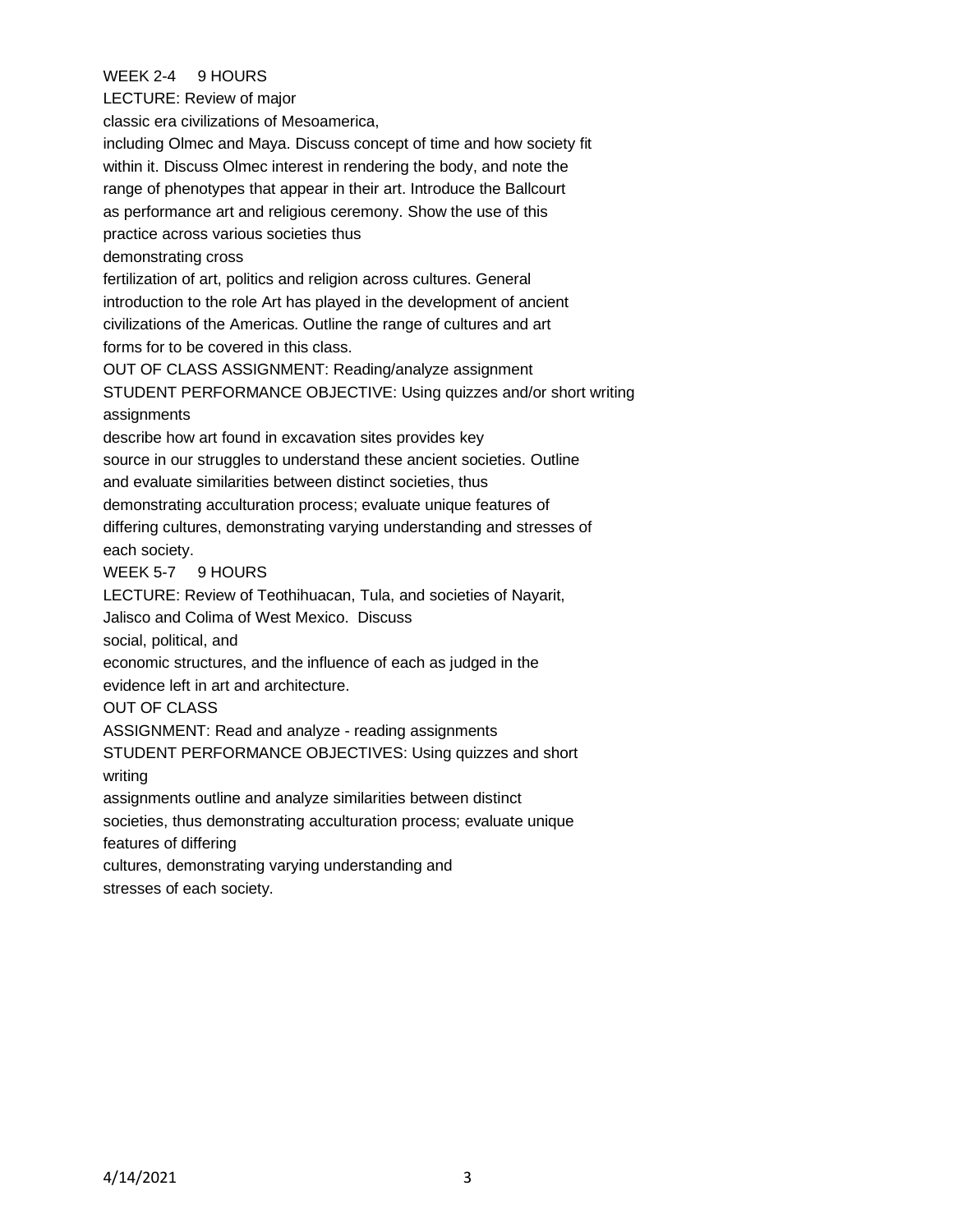# WEEK 8-10 9 HOURS

LECTURE: Tenochtitlan, capital of the Azteca: review where the Aztec placed in the pantheon of Mesoamerican cultures. Examination of the influences of Teotihuacan and Tula on Aztec cosmology, political and trade systems. Evaluation of how art, artisan goods and architecture fill the void left after Spaniards attempted to erase Aztec history. OUT OF CLASS ASSIGNMENT: Read/analyze reading assignments STUDENT PERFORMANCE OBJECTIVES: Using quizzes and/or short writing assignments identify, describe and analyze how Azteca synthesized dominant aspects of earlier societies in their region, thus demonstrating acculturation process; evaluate how the cosmology and politics played into the weaknesses that were to be exploited by Europeans. WEEK 11-12 9 HOURS LECTURE: Introduction to the Andes and its civilizations. Review of various early civilizations including Nazca, Tiahuancaco and Huari and their understanding of cosmic order and space. Examination of successive civilizations: Los Moches, Chimu and the Inca. Review of alternating use of portraiture and humor in the earlier and its disappearance in the latter. OUT OF CLASS ASSIGNMENT: Read/analyze: reading assignments STUDENT PERFORMANCE OBJECTIVES: Using quizzes and/or short writing assignments compare and contrast South American societies with Mesoamerican. Analyze similarities and differences between distinct societies, thus demonstrating acculturation process; evaluate unique features of differing cultures, demonstrating varying understanding and

stresses of each society.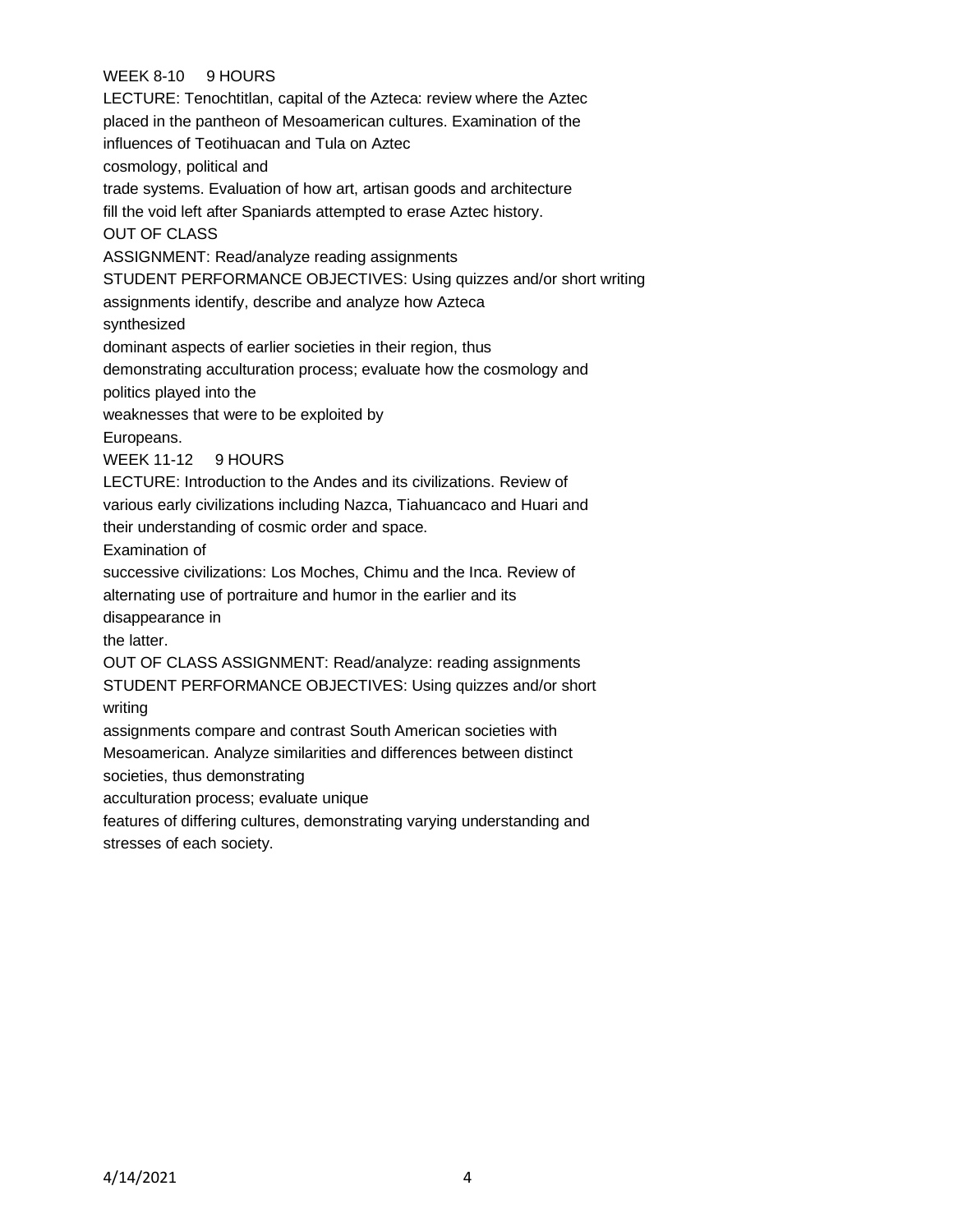# WEEK 13,14 6 HOURS

LECTURE: Introduction to the indigenous people of North American; review of Woodlands and Mississippian Cultures. Discuss clan, community, political structure, and art as central artifact. Identify and analyze cosmology, dreams and vision quest, shamanism and art as part of the public celebration of power and legacy. OUT OF CLASS ASSIGNMENT: Read/analyze: reading assignments STUDENT PERFORMANCE OBJECTIVES: Using quizzes and/or short writing assignments compare and contrast North American societies with Mesoamerican and South American empires. Analyze similarities and differences between distinct societies, thus demonstrating acculturation process; evaluate unique features of differing cultures, demonstrating varying understanding and stresses of each society. WEEK 15-17 9 HOURS LECTURE: Western, Southwest and Northwest Coastal Cultures, to include Great Plains, California and Great Basin, Anasazi, Pueblo and Pacific Northwest peoples. Review Great Plains region as an artistic and cultural crossroads in North America. Examine regional difference in nomadic peoples of California and Great Basin. Review the Pueblo and their ancient ancestors. Evaluate Northwestern people's shamanism as reflected in oral tradition; the potlatch; and totemic art and tribal linage. OUT OF CLASS ASSIGNMENT: Read/analyze: reading assignments STUDENT PERFORMANCE OBJECTIVES: Using quizzes and/or short writing assignments compare and contrast Mississippian and Woodlands societies with other regions of North America. Analyze similarities and differences between distinct societies, thus demonstrating acculturation process; evaluate unique features of differing cultures, demonstrating varying understanding and stresses of each society. WEEK 18 2 HOURS Final Exam and/or Project Due ASSIGNMENTS: Included in content section of course outline.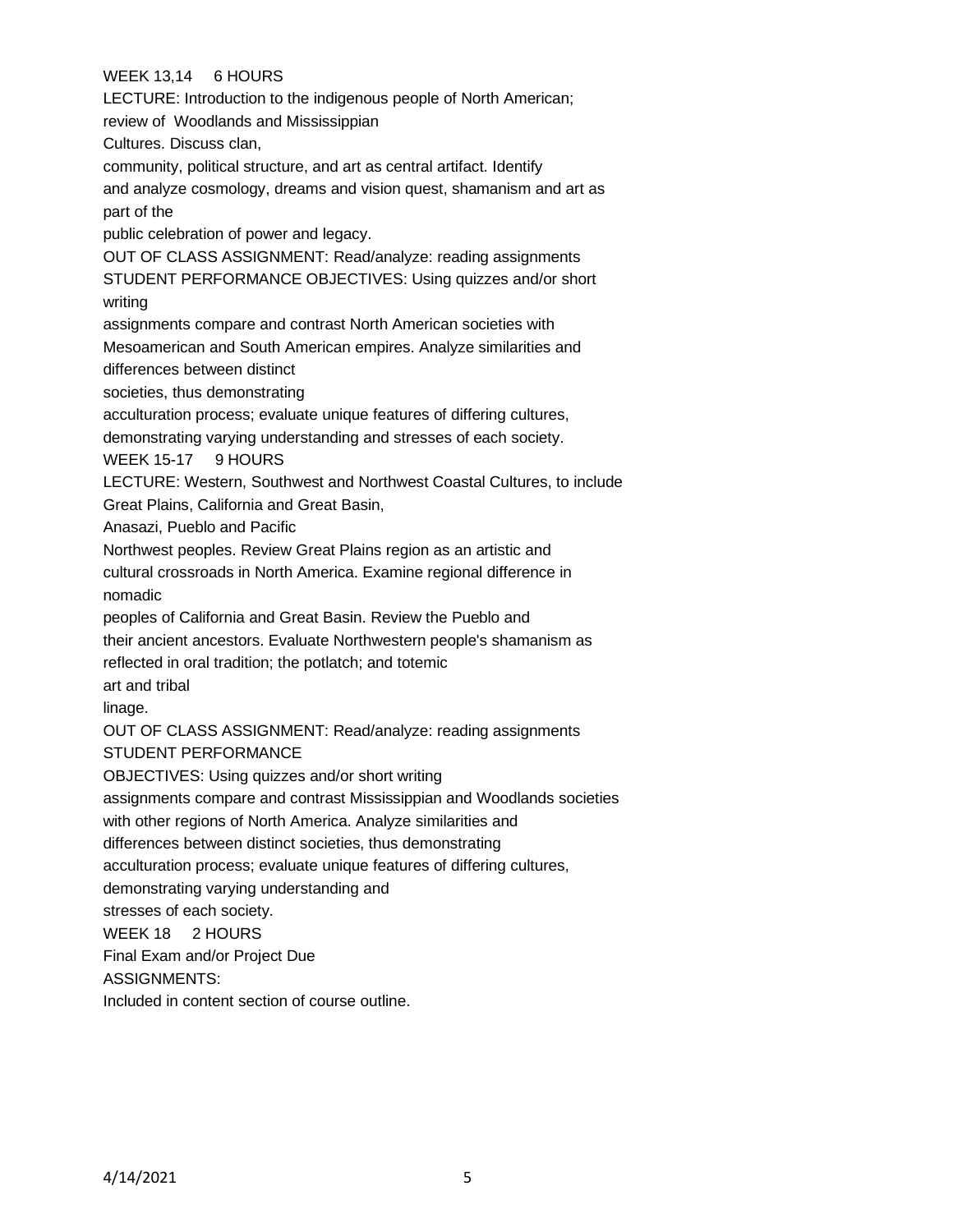## **METHODS OF INSTRUCTION:**

Library materials, lectures, text assignments, slides, videos, Internet, DVD and additional sources.

### **METHODS OF EVALUATION:**

Writing assignments Percent of total grade: 30.00 % Writing assignments: 30% - 50% Written homework Reading reports Essay exams Term papers Problem-solving assignments Percent of total grade: 20.00 % Problem-solving demonstrations: 20% - 40% Quizzes Exams Objective examinations Percent of total grade: 20.00 % Objective examinations: 20% - 40% Multiple choice Matching items OUT OF CLASS ASSIGNMENTS: Assignment Description: Reading and writing assignments and activities included in course content

## **REPRESENTATIVE TEXTBOOKS:**

Required Representative Textbooks

Janet Catherine Berlo and Ruth B. Phillips. Native North American Art, 2nd edition. New York: Oxford University Press ,2015.

Reading Level of Text, Grade: 14 Verified by: publisher

Mary Ellen Miller. The Art of Mesoamerica: from Olmec to Aztec, 5th Ed. New York: Thames and Hudson,,2012.

Reading Level of Text, Grade: Reading level of text: 13+ grade Verified by: Verified by:a. rosette Rebecca R. Stone. Art of the Andes: from Chavin to Inca, 3rd edition. New York: Thames & Hudson,2012.